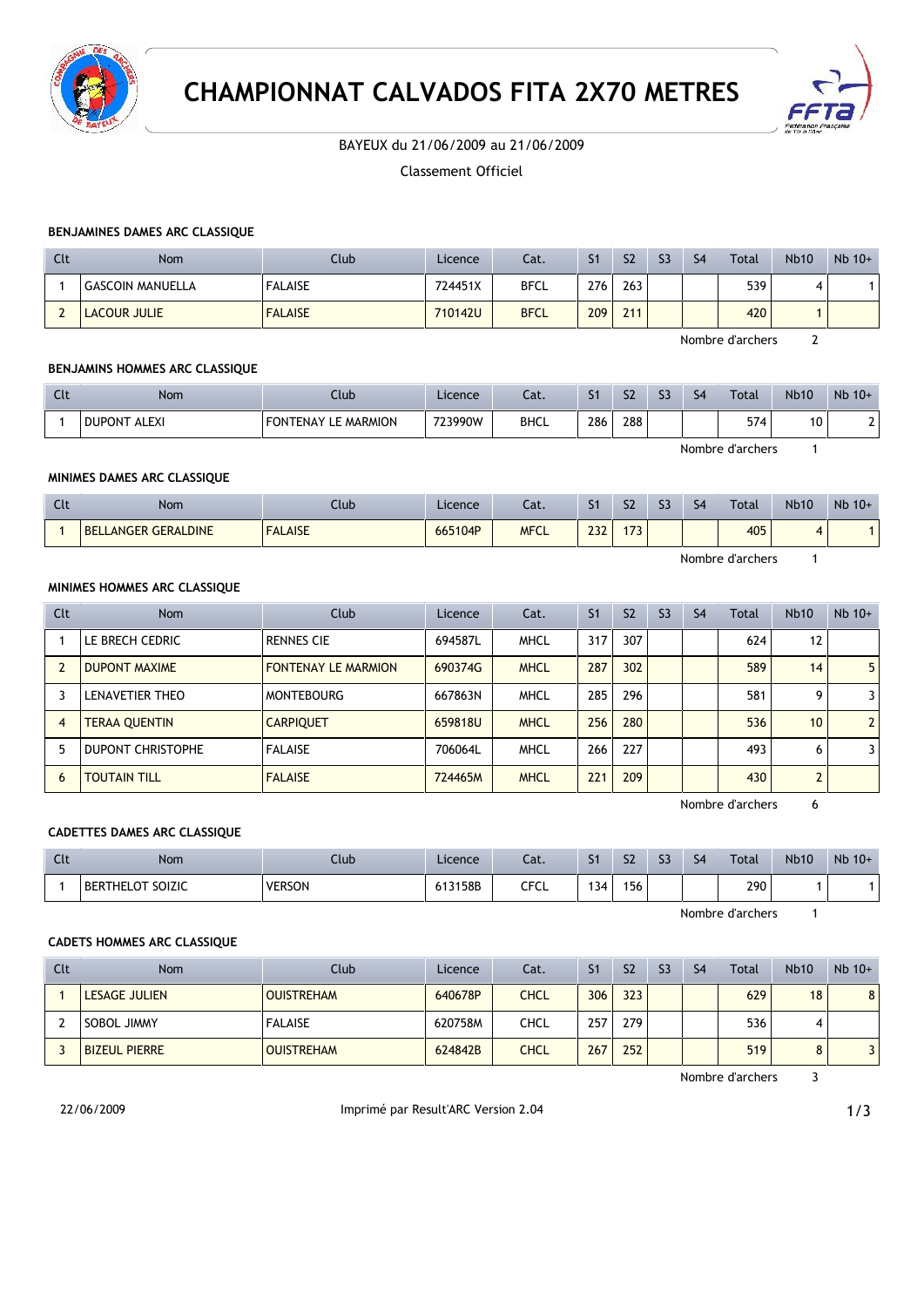## **JUNIORS HOMMES CLASSIQUE**

| Clt | Nom             | Club                   | Licence | Cat. | S <sub>1</sub> | S <sub>2</sub> | S <sub>3</sub> | S <sub>4</sub> | <b>Total</b> | <b>Nb10</b> | $Nb$ 10+ |
|-----|-----------------|------------------------|---------|------|----------------|----------------|----------------|----------------|--------------|-------------|----------|
|     | PIVARD JULIEN   | ASAM CHERBOURG-OCTEVIL | 628611Y | JHCL | 280            | 269            |                |                | 549          |             |          |
|     | LACOUR JONATHAN | <b>FALAISE</b>         | 689512V | JHCL | 142            | 164            |                |                | 306          |             |          |

Nombre d'archers 2

#### **SENIORS HOMMES ARC CLASSIQUE**

| Clt | <b>Nom</b>              | Club                          | Licence | Cat.        | S <sub>1</sub> | S <sub>2</sub> | S <sub>3</sub> | S <sub>4</sub> | Total | <b>Nb10</b>     | $Nb$ 10+       |
|-----|-------------------------|-------------------------------|---------|-------------|----------------|----------------|----------------|----------------|-------|-----------------|----------------|
|     | PIQUET ROMAIN           | ASAM CHERBOURG-OCTEVIL        | 435143G | <b>SHCL</b> | 304            | 308            |                |                | 612   | 16              | 6              |
|     | HUAN JONATHAN           | <b>FALAISE</b>                | 591387M | <b>SHCL</b> | 280            | 300            |                |                | 580   | 10 <sup>1</sup> | $\overline{3}$ |
|     | RINEAU NICOLAS          | <b>HEROUVILLE SAINT CLAIR</b> | 401619T | <b>SHCL</b> | 285            | 288            |                |                | 573   | 11              |                |
| 4   | <b>DULIN NICOLAS</b>    | <b>VILLEDIEU LES POELES</b>   | 610217E | <b>SHCL</b> | 272            | 293            |                |                | 565   |                 | $\overline{2}$ |
|     | <b>FAVRAU GAETAN</b>    | <b>HEROUVILLE SAINT CLAIR</b> | 654812C | <b>SHCL</b> | 300            | 255            |                |                | 555   | 11              | $\overline{3}$ |
| 6   | <b>GIESZCZYK JEROME</b> | <b>FALAISE</b>                | 599045L | <b>SHCL</b> | 286            | 255            |                |                | 541   | 4               |                |

Nombre d'archers 6

## **VETERANS HOMMES ARC CLASSIQUE**

| Clt | Nom                   | Club              | Licence | Cat.        | S <sub>1</sub> | S <sub>2</sub> | ८२ | S <sub>4</sub> | <b>Total</b>     | <b>Nb10</b> | $Nb$ 10+ |
|-----|-----------------------|-------------------|---------|-------------|----------------|----------------|----|----------------|------------------|-------------|----------|
|     | <b>LEGOFF PATRICE</b> | <b>VASTEVILLE</b> | 701553H | <b>VHCL</b> | 220            | 244            |    |                | 464              |             |          |
|     |                       |                   |         |             |                |                |    |                | Nombre d'archers |             |          |

## **SUPER VETERANS HOMMES ARC CLASSIQUE**

| Clt | Nom                       | Club                   | Licence | Cat.         | S <sub>1</sub> | S <sub>2</sub> | S <sub>3</sub> | S <sub>4</sub> | Total | <b>Nb10</b> | $Nb$ 10+ |
|-----|---------------------------|------------------------|---------|--------------|----------------|----------------|----------------|----------------|-------|-------------|----------|
|     | <b>BAILLON RAYMOND</b>    | <b>ROUEN ARC CLUB</b>  | 015137D | <b>SVHCL</b> | 269            | 255            |                |                | 524   |             |          |
|     | LECANU MAURICE            | ASAM CHERBOURG-OCTEVIL | 676475Z | <b>SVHCL</b> | 255            | 237            |                |                | 492   |             |          |
|     | DOMINICI-MASSONI JEAN-CLA | <b>VASTEVILLE</b>      | 707482C | <b>SVHCL</b> | 197            | 202            |                |                | 399   |             |          |

#### **SENIORS DAMES ARC A POULIES**

| นเ | <b>Nom</b>                      | Club                          | Licence | $-1$<br>cal. |          | S <sub>2</sub> | ch<br>-- | S <sub>4</sub> | Total | <b>Nb10</b> | $Nb$ 10+ |
|----|---------------------------------|-------------------------------|---------|--------------|----------|----------------|----------|----------------|-------|-------------|----------|
|    | <b>JUHEL</b><br><b>JENNIFER</b> | <b>NOTRE DAME DE GRAVENCH</b> | 279691M | SFCC         | 314<br>ັ | 324            |          |                | 638   | 18          | -        |

Nombre d'archers 1

Nombre d'archers 3

#### **SENIORS HOMMES ARC A POULIES**

| Clt | <b>Nom</b>                    | Club                          | Licence | Cat.        | S <sub>1</sub> | S <sub>2</sub> | S <sub>3</sub> | S <sub>4</sub> | Total | <b>Nb10</b>     | $Nb$ 10+       |
|-----|-------------------------------|-------------------------------|---------|-------------|----------------|----------------|----------------|----------------|-------|-----------------|----------------|
|     | <b>JUHEL FREDDY</b>           | NOTRE DAME DE GRAVENCH        | 391534F | <b>SHCO</b> | 334            | 330            |                |                | 664   | 29              | 12             |
|     | LIMIN THOMAS                  | <b>HEROUVILLE SAINT CLAIR</b> | 319193Z | <b>SHCO</b> | 322            | 316            |                |                | 638   | 23              | 9              |
|     | <b>CUQUEMELLE JEAN CLAUDE</b> | <b>HEROUVILLE SAINT CLAIR</b> | 440951V | <b>SHCO</b> | 308            | 319            |                |                | 627   | 18              | 5              |
|     | <b>JOURDAN DANIEL</b>         | <b>CAEN</b>                   | 454789L | <b>SHCO</b> | 294            | 290            |                |                | 584   | 13              | $\overline{2}$ |
|     | <b>MEYER PASCAL</b>           | <b>MERVILLE FRANCEVILLE</b>   | 649972S | <b>SHCO</b> | 258            | 274            |                |                | 532   | 10 <sup>1</sup> | 3              |

Nombre d'archers 5

22/06/2009 ImprimÈ par Result'ARC Version 2.04 2/3